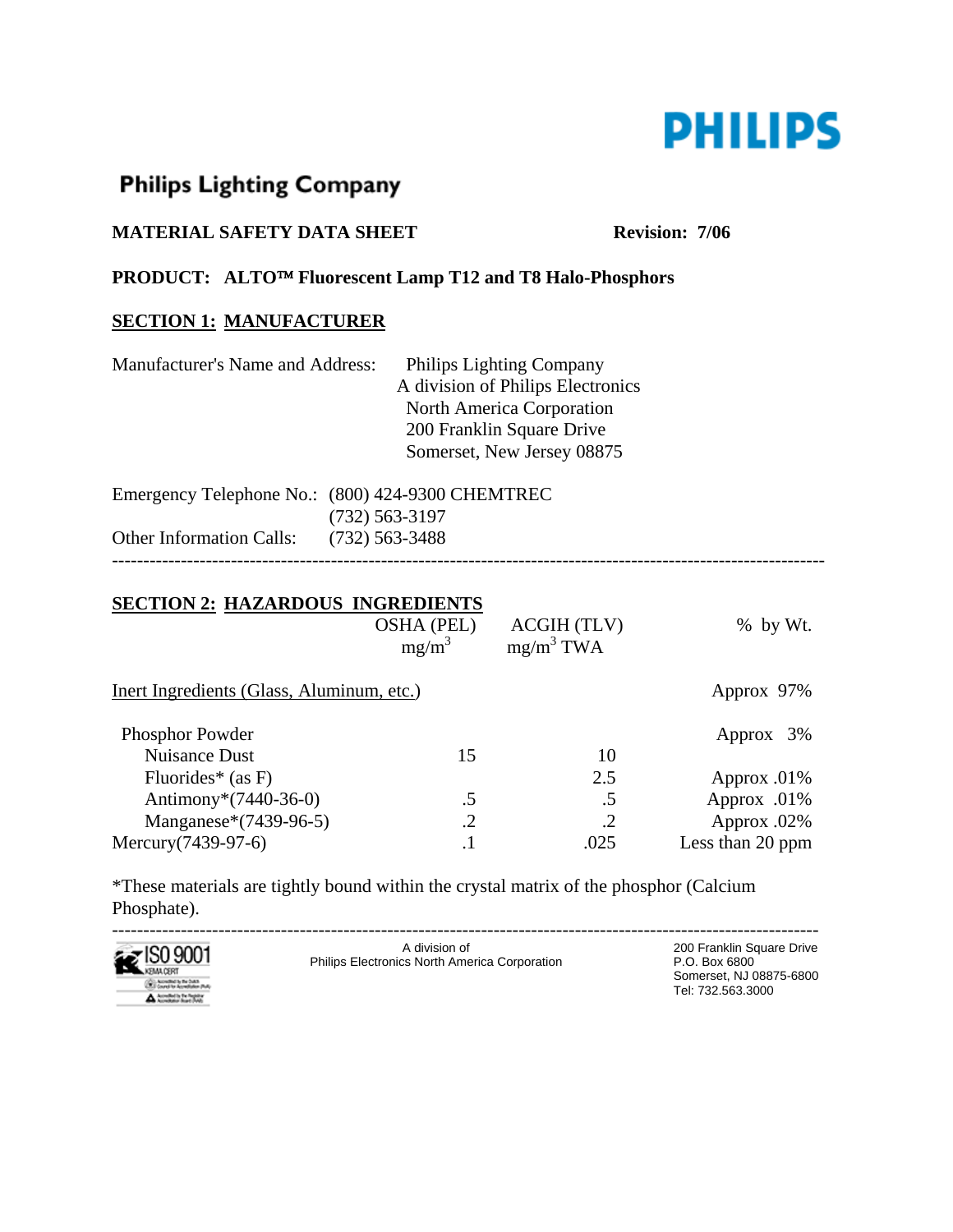## **SECTION 3: CHEMICAL/PHYSICAL DATA**

Not applicable. This item is a light bulb 18" to 8' long, 1.0 to 1.5 inches in diameter. The bulb is glass, the base is a coated aluminum. The coating is inert.

------------------------------------------------------------------------------------------------------------

## **SECTION 4: FIRE AND EXPLOSION DATA**

FIRE AND EXPLOSION DATA NOT APPLICABLE -- under extreme heat, glass envelope might melt or crack.

#### **SECTION 5: REACTIVITY DATA**

 Polymerization: Not applicable. Stability: Lamp is stable. Incompatibility: Glass will react with Hydrofluoric Acid. ------------------------------------------------------------------------------------------------------------

#### **SECTION 6: HEALTH HAZARD DATA**

Not applicable to the intact lamp. Breakage of the lamp may result in some exposure to the phosphor powder dust and to a very little amount of elemental mercury vapor. No adverse affects are expected from occasional exposure to broken lamps, but as a matter of good practice, prolonged or frequent exposure should be avoided through the use of adequate ventilation during disposal of large quantities of lamps.

-------------------------------------------------------------------------------------------------------------- **EMERGENCY FIRST AID:** NORMAL FIRST AID PROCEDURE FOR GLASS CUTS IF SUCH OCCUR THROUGH LAMP BREAKAGE.

---------------------------------------------------------------------------------------------------------------

#### **SECTION 7: PRECAUTIONS FOR SAFE HANDLING AND USE**

Normal precautions should be taken for the collection of broken glass.

Waste Disposal Method: At the end of rated life, when this lamp is removed from service, it will be subjected to the current Toxic Characteristic Leaching Procedure (TCLP) prescribed by the